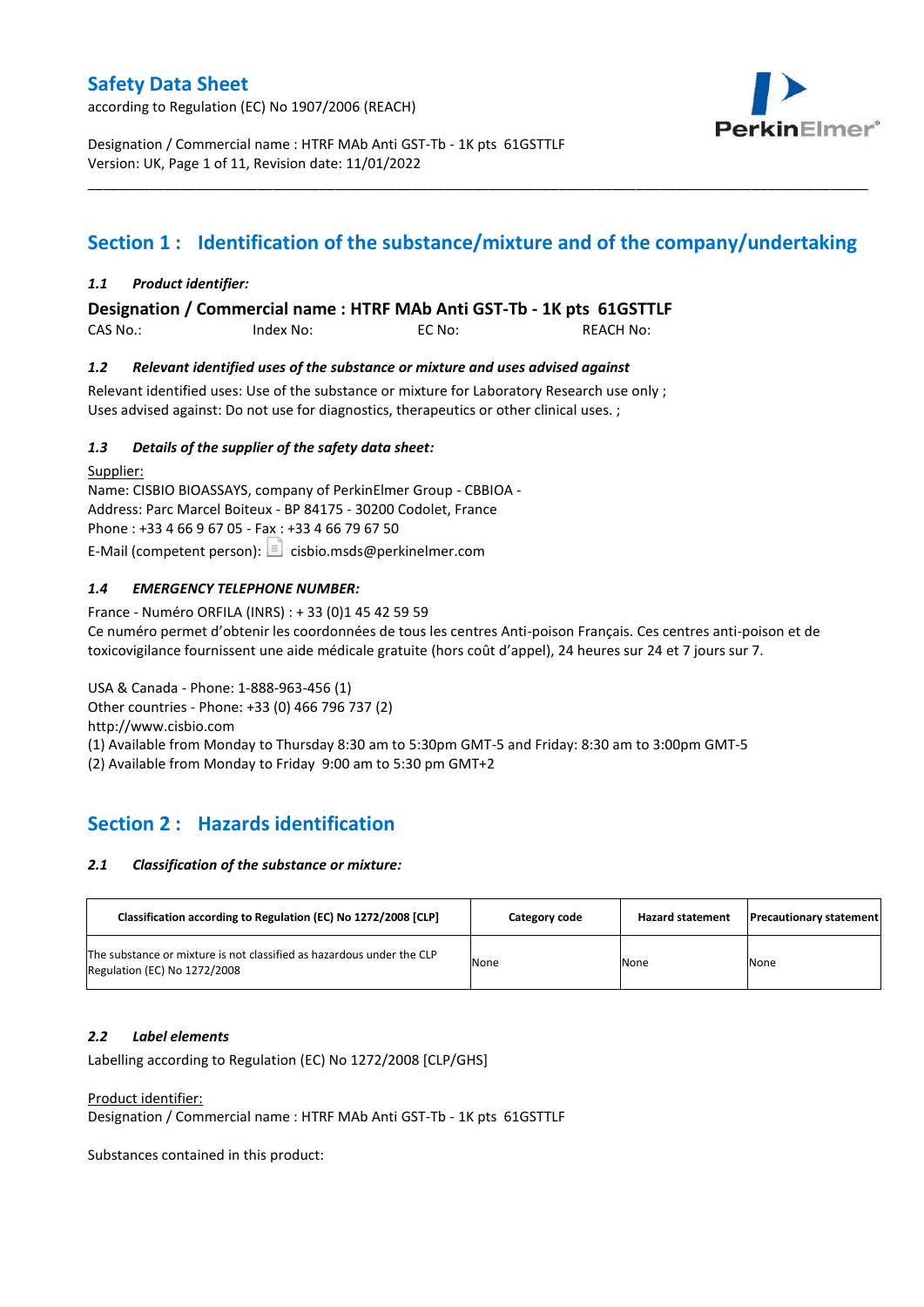according to Regulation (EC) No 1907/2006 (REACH)



Designation / Commercial name : HTRF MAb Anti GST-Tb - 1K pts 61GSTTLF Version: UK, Page 2 of 11, Revision date: 11/01/2022

Hazard pictograms

Signal word:

Hazard and precautionary statements:

#### *2.3 Other hazards*

The mixture does not contain substances classified as 'Substances of Very High Concern' (SVHC) >= 0.1% published by the European CHemicals Agency (ECHA) under article 57 of REACH. The mixture satisfies neither the PBT nor the vPvB criteria for mixtures in accordance with annexe XIII of the REACH regulations EC 1907/2006. ; Adverse human health effects and symptoms:

\_\_\_\_\_\_\_\_\_\_\_\_\_\_\_\_\_\_\_\_\_\_\_\_\_\_\_\_\_\_\_\_\_\_\_\_\_\_\_\_\_\_\_\_\_\_\_\_\_\_\_\_\_\_\_\_\_\_\_\_\_\_\_\_\_\_\_\_\_\_\_\_\_\_\_\_\_\_\_\_\_\_\_\_\_\_\_\_\_\_\_\_\_\_\_\_\_\_\_\_\_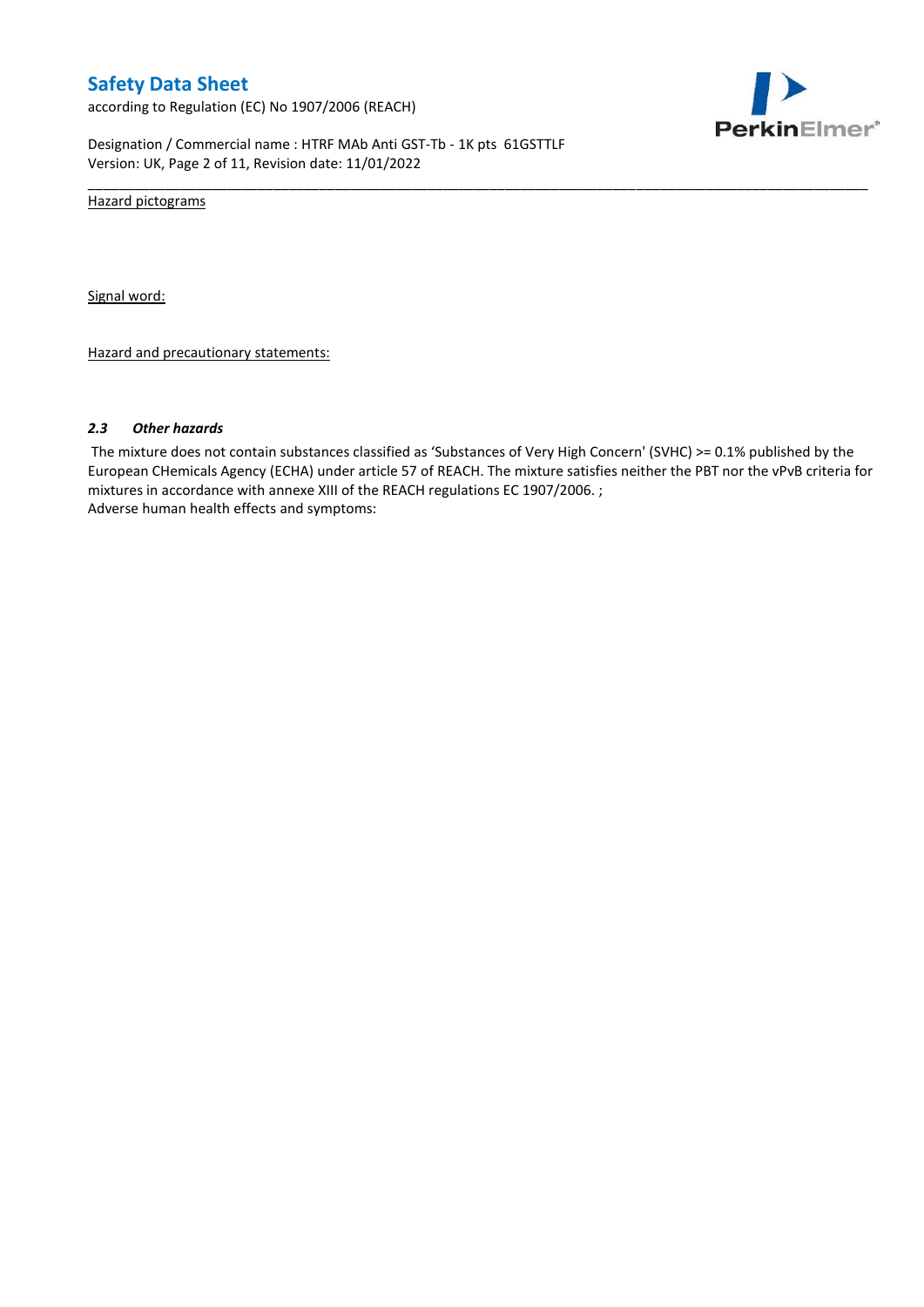according to Regulation (EC) No 1907/2006 (REACH)



Designation / Commercial name : HTRF MAb Anti GST-Tb - 1K pts 61GSTTLF Version: UK, Page 3 of 11, Revision date: 11/01/2022

### **Section 3 : Composition/information on ingredients**

### *3.2 Mixtures*

Hazardous ingredients:

This mixture does not contain any hazardous substances at the concentration limits given in Regulation (EC) No. 1272/2008 and OSHA Hazard Communication Standard 29 CFR 1910.1200.

\_\_\_\_\_\_\_\_\_\_\_\_\_\_\_\_\_\_\_\_\_\_\_\_\_\_\_\_\_\_\_\_\_\_\_\_\_\_\_\_\_\_\_\_\_\_\_\_\_\_\_\_\_\_\_\_\_\_\_\_\_\_\_\_\_\_\_\_\_\_\_\_\_\_\_\_\_\_\_\_\_\_\_\_\_\_\_\_\_\_\_\_\_\_\_\_\_\_\_\_\_

Additional information:

Full text of H- and EUH-phrases: see SECTION 16.

### **Section 4 : First aid measures**

### *4.1 Description of first aid measures*

**General information**:Do not leave affected person unattended. ; Remove affected person from the danger area and lay down. ;

**Following inhalation**:In case of respiratory tract irritation, consult a physician. ; Provide fresh air. ;

**Following skin contact**:After contact with skin, wash immediately with water ; Remove contaminated clothing ;

**Following eye contact**:After contact with the eyes, rinse with water with the eyelids open for a sufficient length of time, then consult an ophthalmologist immediately. ;

**Following ingestion**:Do NOT induce vomiting. ; Give nothing to eat or drink. ; If accidentally swallowed rinse the mouth with plenty of water (only if the person is conscious) and obtain immediate medical attention. ; **Self-protection of the first aider**:

#### *4.2 Most important symptoms and effects, both acute and delayed*

Symptoms:No known symptoms to date. ; Effects:

#### *4.3 Indication of any immediate medical attention and special treatment needed*

Notes for the doctor:

### **Section 5 : Firefighting measures**

### *5.1 Extinguishing media:*

**Suitable extinguishing media**:This product is not flammable. Use extinguishing agent suitable for type of surrounding fire ;

### *5.2 Special hazards arising from the substance or mixture*

Hazardous combustion products:/

### *5.3 Advice for fire-fighters*

Wear Protective clothing.;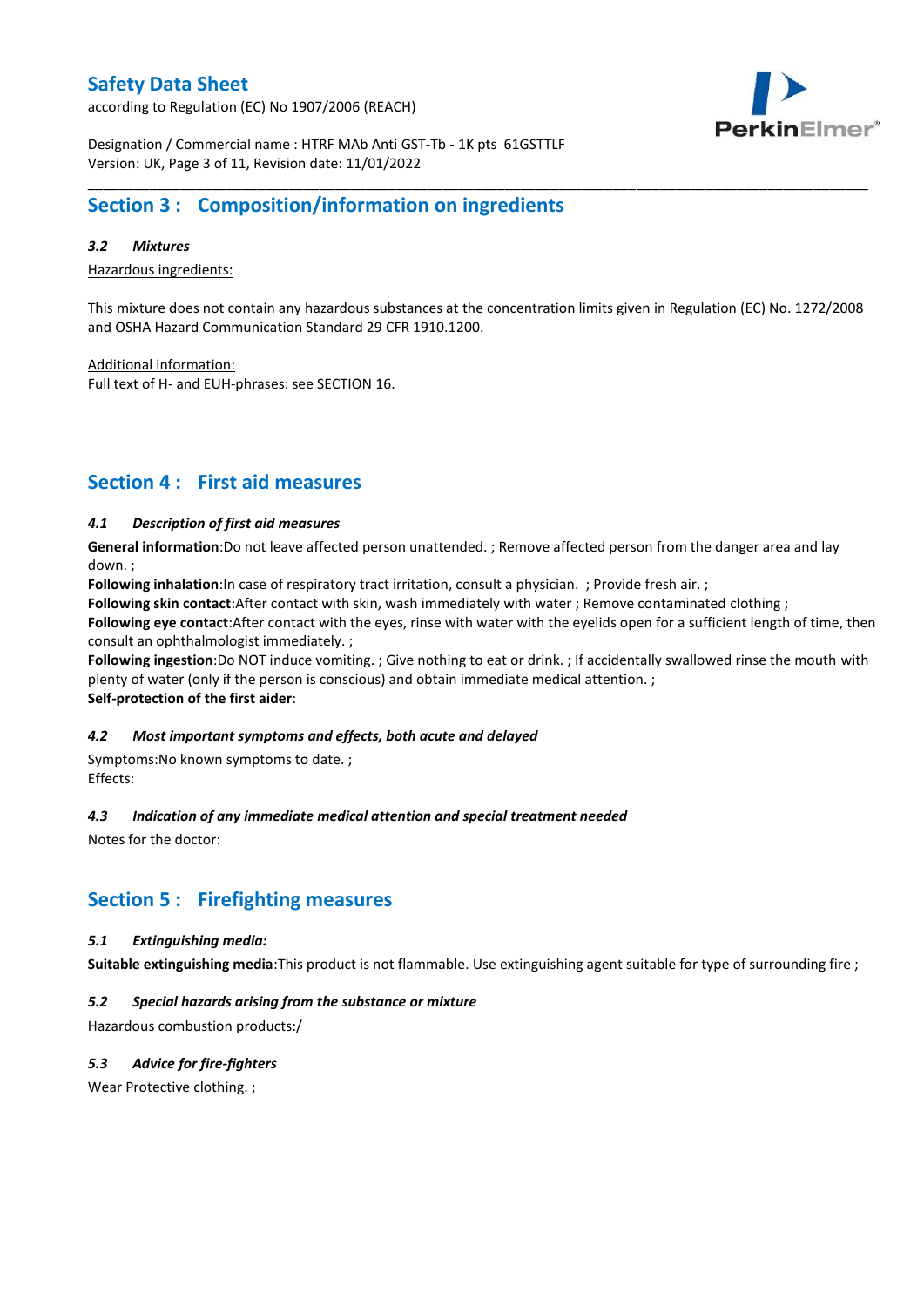according to Regulation (EC) No 1907/2006 (REACH)



Designation / Commercial name : HTRF MAb Anti GST-Tb - 1K pts 61GSTTLF Version: UK, Page 4 of 11, Revision date: 11/01/2022

### **Section 6 : Accidental release measures**

### *6.1 Personal precautions, protective equipment and emergency procedures*

Emergency procedures: Provide adequate ventilation. ; Emergency procedures: Remove persons to safety. ; Personal precautions: Use personal protection equipment (see section 8). ;

\_\_\_\_\_\_\_\_\_\_\_\_\_\_\_\_\_\_\_\_\_\_\_\_\_\_\_\_\_\_\_\_\_\_\_\_\_\_\_\_\_\_\_\_\_\_\_\_\_\_\_\_\_\_\_\_\_\_\_\_\_\_\_\_\_\_\_\_\_\_\_\_\_\_\_\_\_\_\_\_\_\_\_\_\_\_\_\_\_\_\_\_\_\_\_\_\_\_\_\_\_

### *6.2 Environmental precautions*

Do not allow to enter into surface water or drains. ; Ensure all waste water is collected and treated via a waste water treatment plant. ;

### *6.3 Methods and material for containment and cleaning up*

For cleaning up:Suitable material for taking up: Absorbing material, organic ; Other information:

### *6.4 Reference to other sections*

Additional information:

# **Section 7 : Handling and storage**

### *7.1 Precautions for safe handling*

#### Protective measures:

Advice on safe handling:Avoid contact with skin, eyes and clothes. ; Avoid: Eye contact ; Avoid: Generation/formation of aerosols ; Avoid: Skin contact ; Avoid: inhalation ; In the immediate working surroundings there must be: Emergency shower installed ; In the immediate working surroundings there must be: Provide eye shower and label its location conspicuously ; Wash contaminated clothing immediately. ;

Fire preventions:

Do not eat, drink or smoke in areas where reagents are handled. ; Do not pipet by mouth ; Wear suitable one-way gloves at work ;

Advice on general occupational hygiene

Handle in accordance with good industrial hygiene and safety practice ; Observe technical data sheet. ; Remove contaminated, saturated clothing. ; Wash hands before breaks and after work. ;

### *7.2 Conditions for safe storage, including any incompatibilities*

Technical measures and storage conditions: Requirements for storage rooms and vessels:Keep container tightly closed. ; Keep-store only in original container or in properly labeled containers ; Hints on storage assembly: Materials to avoid: Further information on storage conditions:

### *7.3 Specific end uses:*

Recommendations on specific end uses: Observe technical data sheet. ;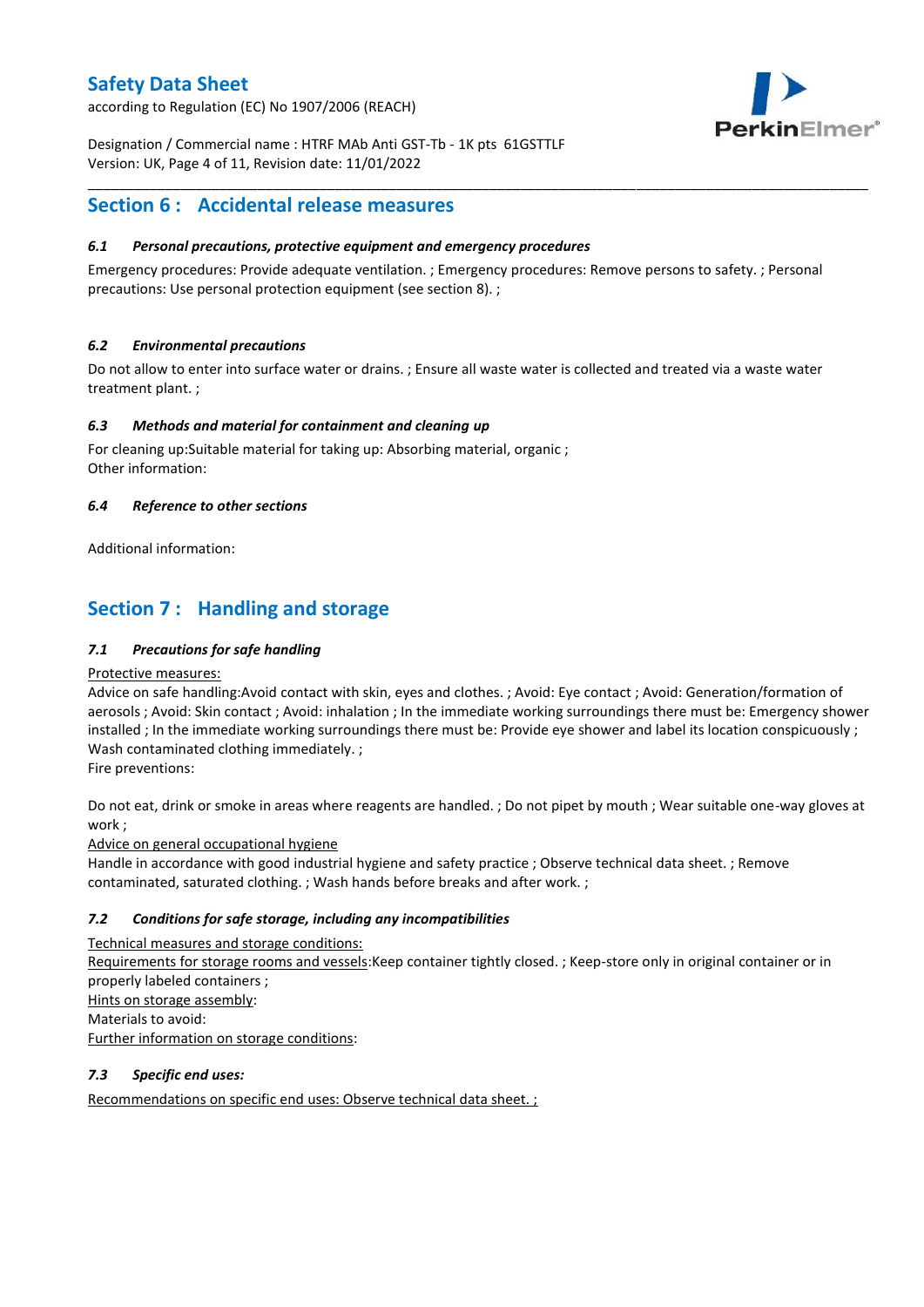according to Regulation (EC) No 1907/2006 (REACH)



Designation / Commercial name : HTRF MAb Anti GST-Tb - 1K pts 61GSTTLF Version: UK, Page 5 of 11, Revision date: 11/01/2022

\_\_\_\_\_\_\_\_\_\_\_\_\_\_\_\_\_\_\_\_\_\_\_\_\_\_\_\_\_\_\_\_\_\_\_\_\_\_\_\_\_\_\_\_\_\_\_\_\_\_\_\_\_\_\_\_\_\_\_\_\_\_\_\_\_\_\_\_\_\_\_\_\_\_\_\_\_\_\_\_\_\_\_\_\_\_\_\_\_\_\_\_\_\_\_\_\_\_\_\_\_

# **Section 8 : Exposure controls/personal protection**

### *8.1 Control parameters*

Preliminary remark:

- 8.1.1 Occupational exposure limits:
	- France
	- Spain
	- **•** Germany
	- Italia
	- Greece
	- $\bullet$  UK
	- OSHA (USA)
- 8.1.2 Biological limit values (Germany):
- 8.1.3 Exposure limits at intended use (Germany):
- 8.1.4 DNEL/PNEC-values:
	- DNEL worker
	- DNEL consumer

DNEL remark:

• PNEC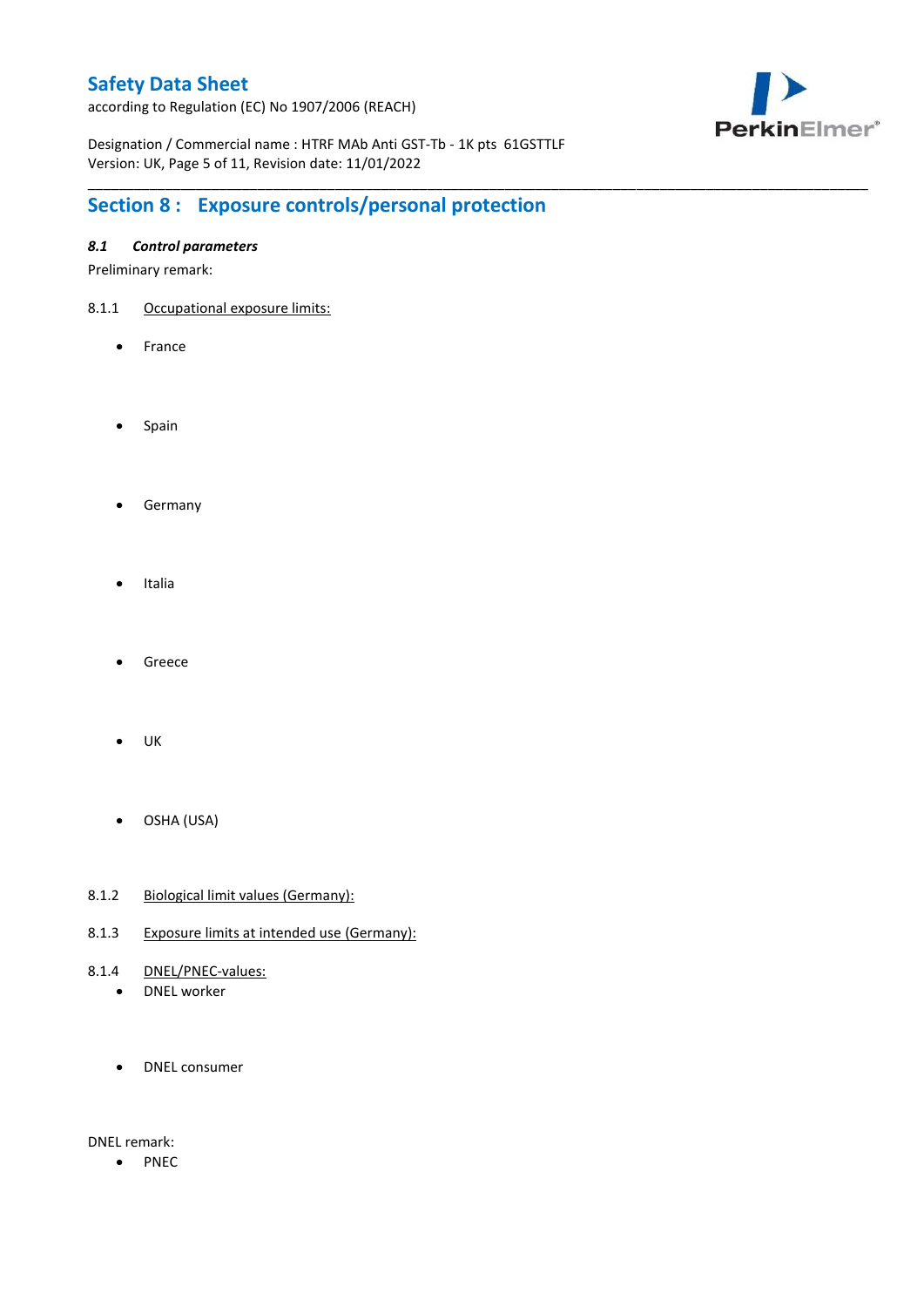according to Regulation (EC) No 1907/2006 (REACH)



Designation / Commercial name : HTRF MAb Anti GST-Tb - 1K pts 61GSTTLF Version: UK, Page 6 of 11, Revision date: 11/01/2022

PNEC remark: Control parameters remark:

#### *8.2 Exposure controls*

- 8.2.1 Appropriate engineering controls:
- 8.2.2 Personal protective equipment:

**Eye / Face protection**: Safety glasses with side-shields ;

**Skin protection**:Gloves ; Laboratory coats ;

**Respiratory protection**:Ensure adequate ventilation ;

**Thermal hazards**:

8.2.3 Environmental exposure controls:

### **Section 9 : Physical and chemical properties**

#### *9.1 Information on basic physical and chemical properties*

### Appearance

| Physical state        | Solid  |
|-----------------------|--------|
| Colour                | White: |
| Odour                 |        |
| Odour threshold (ppm) |        |

\_\_\_\_\_\_\_\_\_\_\_\_\_\_\_\_\_\_\_\_\_\_\_\_\_\_\_\_\_\_\_\_\_\_\_\_\_\_\_\_\_\_\_\_\_\_\_\_\_\_\_\_\_\_\_\_\_\_\_\_\_\_\_\_\_\_\_\_\_\_\_\_\_\_\_\_\_\_\_\_\_\_\_\_\_\_\_\_\_\_\_\_\_\_\_\_\_\_\_\_\_

|                                                             |                                           | Value | Concentration<br>(mol/L) | Method | Temperature (°C) | Pressure (kPa) | Remark |
|-------------------------------------------------------------|-------------------------------------------|-------|--------------------------|--------|------------------|----------------|--------|
| pH                                                          |                                           |       |                          |        |                  |                |        |
| Melting point (°C)                                          |                                           |       |                          |        |                  |                |        |
| Freezing point (°C)                                         |                                           |       |                          |        |                  |                |        |
| Initial boiling point/boiling range (°C)                    |                                           |       |                          |        |                  |                |        |
| Flash point (°C)                                            |                                           |       |                          |        |                  |                |        |
| Evaporation rate (kg/m <sup>2</sup> /h)                     |                                           |       |                          |        |                  |                |        |
| Flammability (type : ) (%)                                  |                                           |       |                          |        |                  |                |        |
| Upper/lower<br>flammability or explosive<br>limits          | Upper explosive limit<br>(%)              |       |                          |        |                  |                |        |
|                                                             | Lower explosive limit (%)                 |       |                          |        |                  |                |        |
| Vapour pressure (kPa)                                       |                                           |       |                          |        |                  |                |        |
| Vapour density (g/cm <sup>3</sup> )                         |                                           |       |                          |        |                  |                |        |
|                                                             | Density (g/cm <sup>3</sup> )              |       |                          |        |                  |                |        |
| Densities                                                   | Relative density (g/cm <sup>3</sup> )     |       |                          |        |                  |                |        |
|                                                             | Bulk density (g/cm <sup>3</sup> )         |       |                          |        |                  |                |        |
| Critical density (g/cm <sup>3</sup> )                       |                                           |       |                          |        |                  |                |        |
| Solubility (Type: ) (g/L)                                   |                                           |       |                          |        |                  |                |        |
| Partition coefficient (log Pow)<br>n-octanol/water at pH :  |                                           |       |                          |        |                  |                |        |
| Auto-ignition temperature (°C)                              |                                           |       |                          |        |                  |                |        |
| Decomposition temperature (°C)<br>Decomposition energy : kJ |                                           |       |                          |        |                  |                |        |
| Viscosity                                                   | Viscosity, dynamic (poiseuille)           |       |                          |        |                  |                |        |
|                                                             | Viscosity, cinematic (cm <sup>3</sup> /s) |       |                          |        |                  |                |        |
| Oxidising properties                                        |                                           |       |                          |        |                  |                |        |
| <b>Explosive properties</b>                                 |                                           |       |                          |        |                  |                |        |

#### *9.2 Other information:*

No other relevant data available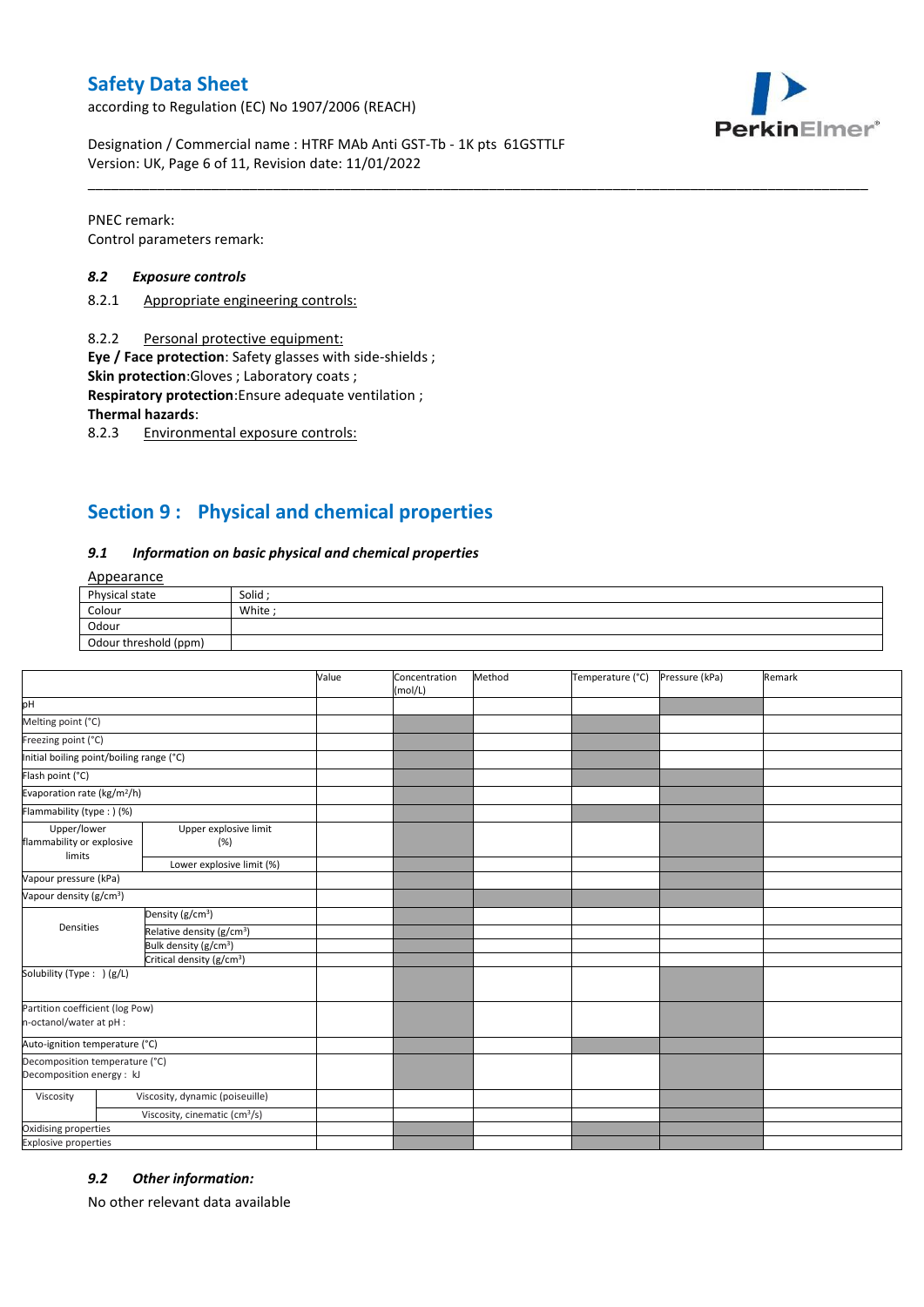according to Regulation (EC) No 1907/2006 (REACH)



Designation / Commercial name : HTRF MAb Anti GST-Tb - 1K pts 61GSTTLF Version: UK, Page 7 of 11, Revision date: 11/01/2022

### **Section 10 : Stability and reactivity**

- *10.1 Reactivity* This material is considered to be non-reactive under normal use conditions. ;
- *10.2 Chemical stability*
- *10.3 Possibility of hazardous reactions*
- *10.4 Conditions to avoid:*
- *10.5 Incompatible materials:*

#### *10.6 Hazardous decomposition products:*

Does not decompose when used for intended uses. ; Thermal decomposition can lead to the escape of irritating gases and vapors. ;

\_\_\_\_\_\_\_\_\_\_\_\_\_\_\_\_\_\_\_\_\_\_\_\_\_\_\_\_\_\_\_\_\_\_\_\_\_\_\_\_\_\_\_\_\_\_\_\_\_\_\_\_\_\_\_\_\_\_\_\_\_\_\_\_\_\_\_\_\_\_\_\_\_\_\_\_\_\_\_\_\_\_\_\_\_\_\_\_\_\_\_\_\_\_\_\_\_\_\_\_\_

### **Section 11 : Toxicological information**

Toxicokinetics, metabolism and distribution

#### *11.1 Information on toxicological effects*

#### **Substances**

**Acute toxicity**

Animal data: Acute oral toxicity:

Acute dermal toxicity:

Acute inhalative toxicity:

Practical experience / human evidence: Assessment / Classification: General Remark:

#### **Skin corrosion/irritation**

Animal data:

In-vitro skin test method: In-vitro skin test result: Assessment / Classification:

#### **Eye damage/irritation**

Animal data:

In vitro eye test method: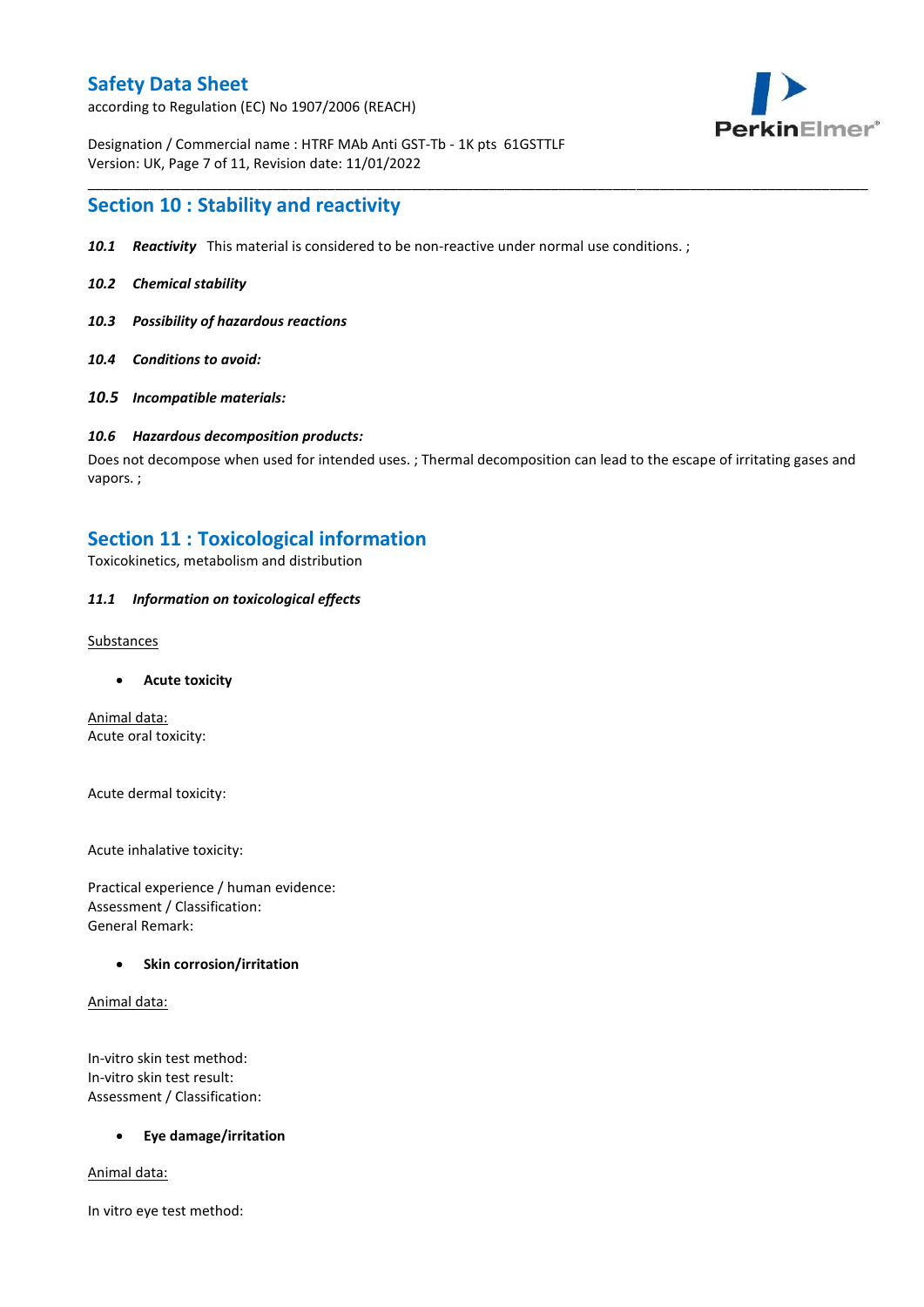according to Regulation (EC) No 1907/2006 (REACH)



Designation / Commercial name : HTRF MAb Anti GST-Tb - 1K pts 61GSTTLF Version: UK, Page 8 of 11, Revision date: 11/01/2022

In vitro eye test result: Assessment / Classification:

#### **CMR effects (carcinogenity, mutagenicity and toxicity for reproduction)**

\_\_\_\_\_\_\_\_\_\_\_\_\_\_\_\_\_\_\_\_\_\_\_\_\_\_\_\_\_\_\_\_\_\_\_\_\_\_\_\_\_\_\_\_\_\_\_\_\_\_\_\_\_\_\_\_\_\_\_\_\_\_\_\_\_\_\_\_\_\_\_\_\_\_\_\_\_\_\_\_\_\_\_\_\_\_\_\_\_\_\_\_\_\_\_\_\_\_\_\_\_

o Germ cell mutagenicity:

Animal data:

Assessment / Classification:

o Carcinogenicity

Practical experience / human evidence: Animal data:

Other information: Assessment / Classification:

o Reproductive toxicity

Practical experience / human evidence: Animal data:

Other information: Assessment / Classification:

Overall assessment on CMR properties:

- **Specific target organ toxicity (single exposure)**
	- o STOT SE 1 and 2

Animal data:

Other information:

o STOT SE 3

Practical experience / human evidence:

Other information: Assessment / Classification:

**Specific target organ toxicity (repeated exposure)**

Practical experience / human evidence: Animal data:

Assessment / Classification: Other information

**Aspiration hazard**

Practical experience / human evidence: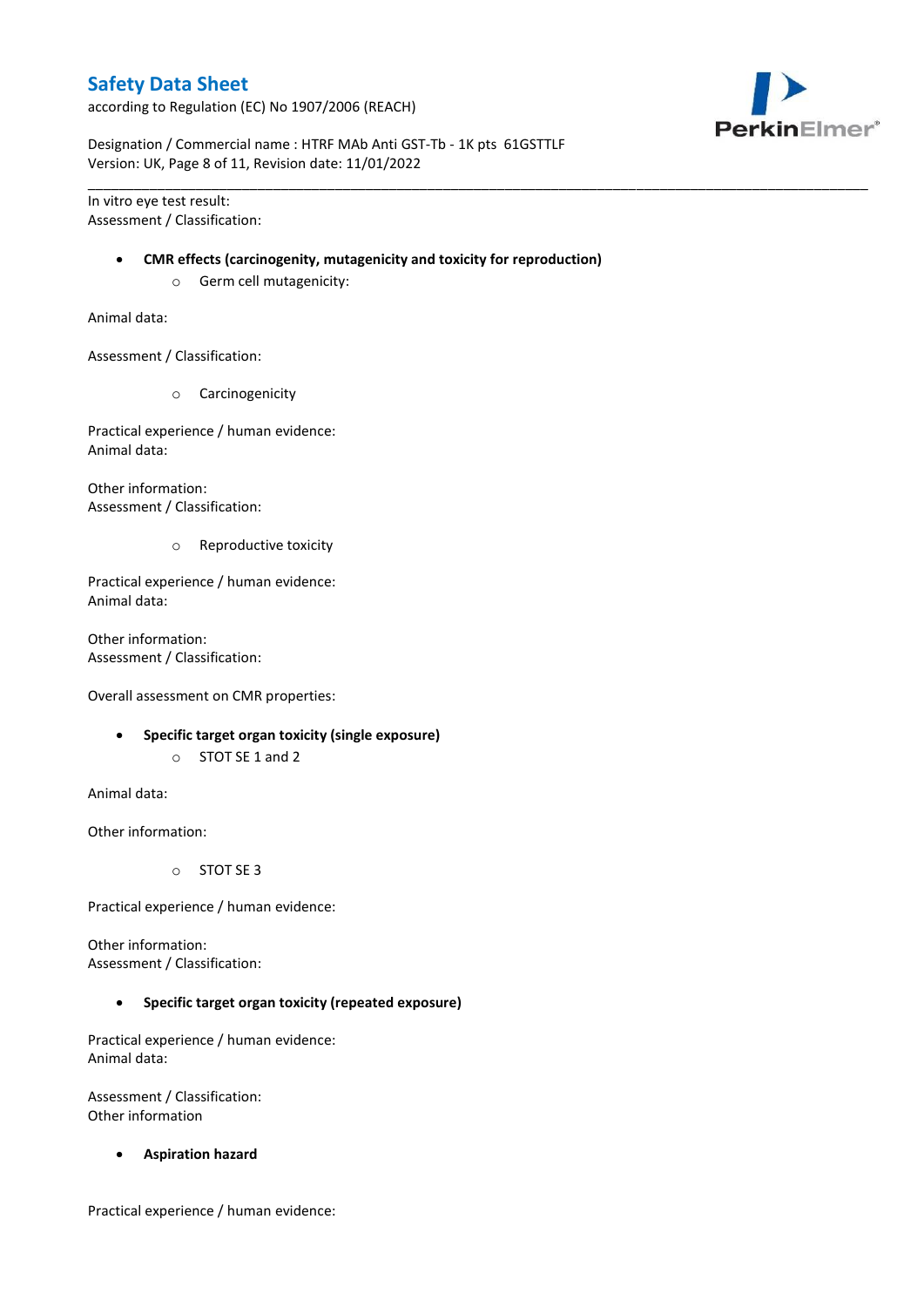according to Regulation (EC) No 1907/2006 (REACH)



Designation / Commercial name : HTRF MAb Anti GST-Tb - 1K pts 61GSTTLF Version: UK, Page 9 of 11, Revision date: 11/01/2022

Experimental data: viscosity data: see SECTION 9. Assessment / Classification: Remark:

11.1.1 Mixtures No toxicological information is available for the mixture itself

# **Section 12 : Ecological information**

In case that test data regarding one endpoint/differentiation exist for the mixture itself, the classification is carried out according to the substance criteria (excluding biodegradation and bioaccumulation). If no test data exist, the criteria for mixture classification has to be used (calculation method); in this case the toxicological data of the ingredients are shown.

\_\_\_\_\_\_\_\_\_\_\_\_\_\_\_\_\_\_\_\_\_\_\_\_\_\_\_\_\_\_\_\_\_\_\_\_\_\_\_\_\_\_\_\_\_\_\_\_\_\_\_\_\_\_\_\_\_\_\_\_\_\_\_\_\_\_\_\_\_\_\_\_\_\_\_\_\_\_\_\_\_\_\_\_\_\_\_\_\_\_\_\_\_\_\_\_\_\_\_\_\_

### *12.1 Aquatic toxicity:*

Acute (short-term) fish toxicity

Chronic (long-term) fish toxicity

Acute (short-term) toxicity to crustacea

Chronic (long-term) toxicity to crustacea

Acute (short-term) toxicity to algae and cyanobacteria

Toxicity to microorganisms and other aquatic plants / organisms

Assessment / Classification:

### *12.2 Persistence and degradability*

Biodegradation:

Abiotic Degradation:

Assessment / Classification:

#### *12.3 Bioaccumulative potential*

Bioconcentration factor (BCF):

*12.4 Mobility in soil*

### *12.5 Results of PBT and vPvB assessment*

#### *12.6 Other adverse effects:*

Additional ecotoxicological information: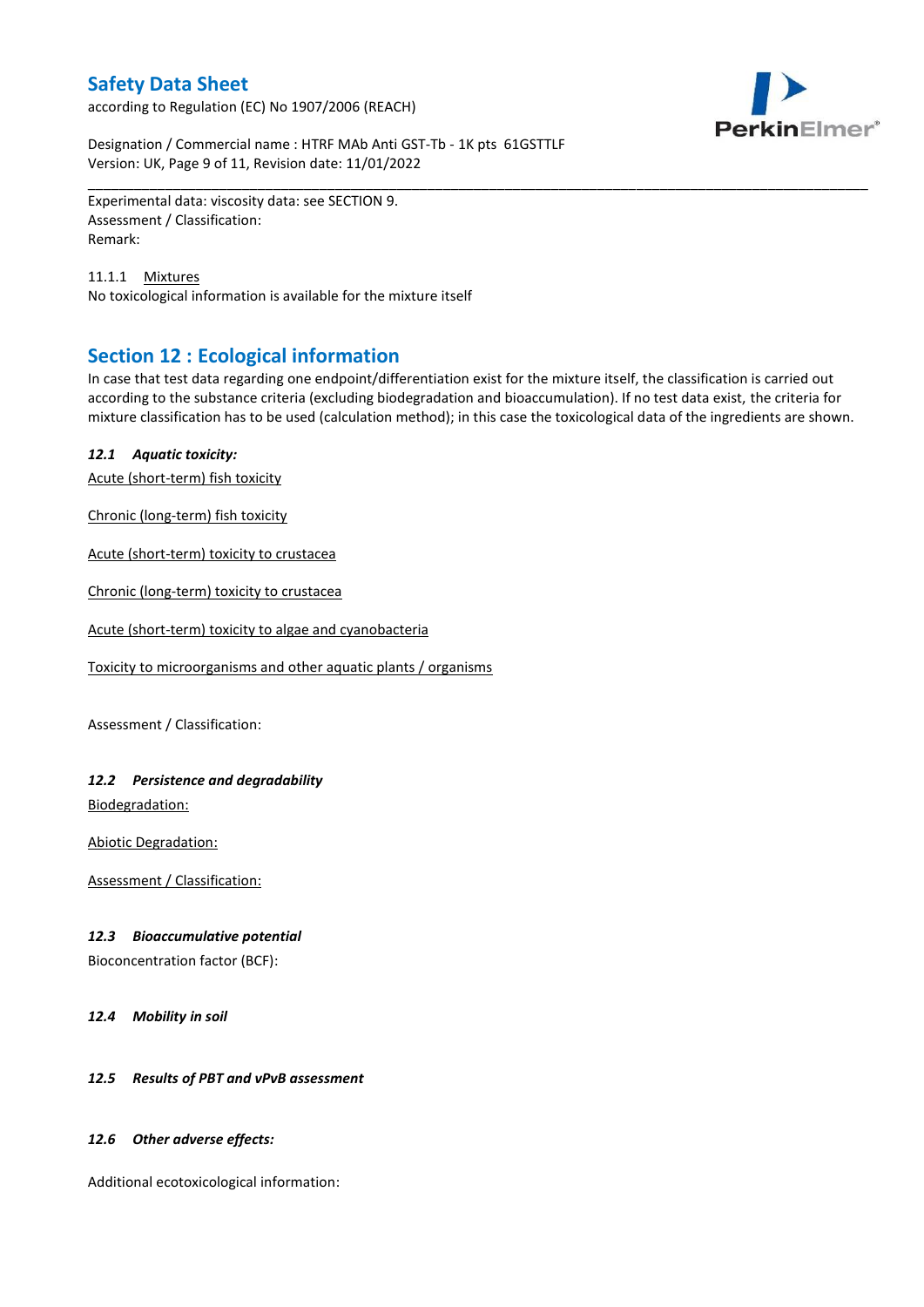according to Regulation (EC) No 1907/2006 (REACH)



Designation / Commercial name : HTRF MAb Anti GST-Tb - 1K pts 61GSTTLF Version: UK, Page 10 of 11, Revision date: 11/01/2022

### **Section 13 : Disposal considerations**

### *13.1 Waste treatment methods*

Waste treatment options:Dispose of waste according to applicable legislation. ;

# **Section 14 : Transport information**

ADR/RID/AND/IMDG/IATA

| UN No.                     |  |
|----------------------------|--|
| UN Proper shipping name    |  |
| Transport hazard class(es) |  |
| Hazard label(s)            |  |
|                            |  |
| Packing group              |  |

\_\_\_\_\_\_\_\_\_\_\_\_\_\_\_\_\_\_\_\_\_\_\_\_\_\_\_\_\_\_\_\_\_\_\_\_\_\_\_\_\_\_\_\_\_\_\_\_\_\_\_\_\_\_\_\_\_\_\_\_\_\_\_\_\_\_\_\_\_\_\_\_\_\_\_\_\_\_\_\_\_\_\_\_\_\_\_\_\_\_\_\_\_\_\_\_\_\_\_\_\_

#### *Transport in bulk according to Annex II of MARPOL 73/78 and the IBC Code*

| Land transport (ADR/RID)                                                    |                                               |
|-----------------------------------------------------------------------------|-----------------------------------------------|
| <b>Classification code ADR:</b>                                             | Special Provisions for ADR/RID:               |
| Limited quantities for ADR/RID:                                             | Excepted Quantities for ADR/RID:              |
| Packing Instructions for ADR/RID:                                           | Special packing provisions for ADR/RID:       |
| Mixed packing provisions:                                                   |                                               |
| Portable tanks and bulk containers Instructions:                            |                                               |
| Portable tanks and bulk containers Special Provisions:                      |                                               |
| <b>ADR Tank Code:</b>                                                       | ADR Tank special provisions:                  |
| Vehicle for tank carriage:                                                  |                                               |
| Special provisions for carriage Packages:                                   |                                               |
| Special provisions for carriage Bulk:                                       |                                               |
| Special provisions for carriage for loading, unloading and handling:        |                                               |
| Special Provisions for carriage Operation:                                  |                                               |
| Hazard identification No:                                                   | Transport category (Tunnel restriction code): |
|                                                                             |                                               |
| Sea transport (IMDG)                                                        |                                               |
| Marine Pollutant:                                                           | Subsidiary risk(s) for IMDG:                  |
| Packing provisions for IMDG:                                                | Limited quantities for IMDG:                  |
| Packing instructions for IMDG:                                              | IBC Instructions:                             |
| <b>IBC Provisions:</b>                                                      | <b>IMO</b> tank instructions:                 |
| UN tank instructions:                                                       | Tanks and bulk Provisions:                    |
| EmS:                                                                        | Stowage and segregation for IMDG:             |
| Properties and observations:                                                |                                               |
|                                                                             |                                               |
| Inland waterway transport (ADN)                                             |                                               |
| <b>Classification Code ADN:</b>                                             | <b>Special Provisions ADN:</b>                |
| Limited quantities ADN:                                                     | <b>Excepted quantities ADN:</b>               |
| Carriage permitted:                                                         | Equipment required:                           |
| Provisions concerning loading and unloading:                                | Provisions concerning carriage:               |
| Number of blue cones/lights:                                                | Remark:                                       |
|                                                                             |                                               |
| Air transport (ICAO-TI / IATA-DGR)<br>Subsidiary risk for IATA <sup>.</sup> | Excepted quantity for $IATA$ .                |
|                                                                             |                                               |

Subsidiary risk for IATA: Subsidiary risk for IATA: Passenger and Cargo Aircraft Limited Quantities Packing Instructions: Passenger and Cargo Aircraft Limited Quantities Maximal Net Quantity :